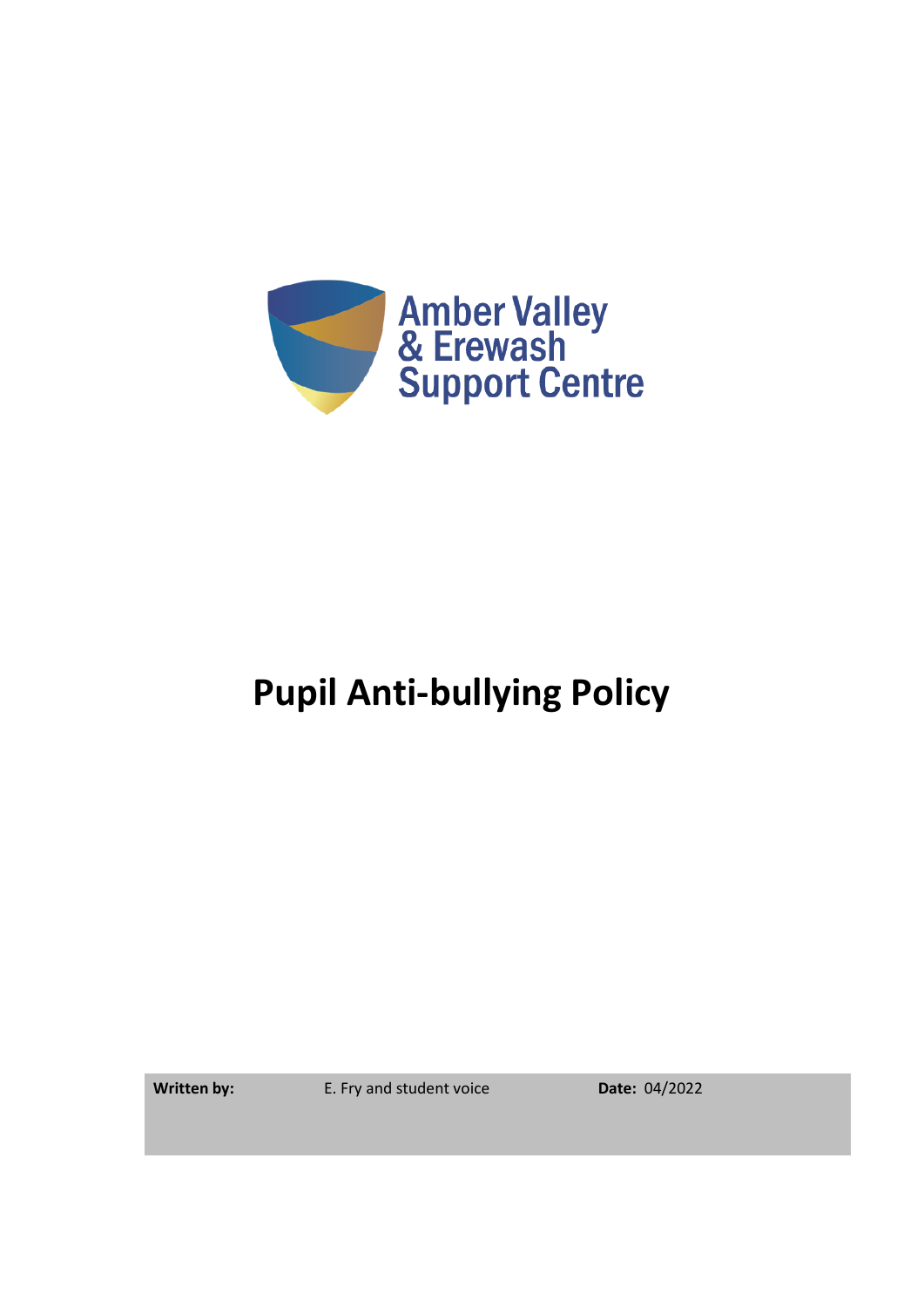The school pupil voice representatives of AVESC met to discuss the school's current Anti-Bullying Policy. The pupils agreed that it would help children understand if a child friendly version was produced.

Pupils also agreed that a leaflet providing useful information on bullying should also be produced and this would be handed out to current pupils and new starters.

## **Our School**

AVESC is a happy school where pupils and staff feel valued, respected and part of a big family. It is a school where we are proud to celebrate our differences. Pupils at AVESC want everyone to behave in a friendly and respectful way with no bullying. This includes no use of racist, homophobic or any discriminatory language or actions. This is not acceptable in our school. We believe that everyone at AVESC is equal and should be treated equally.

#### **Why we need to have this Policy and why it is important to us**.

A policy helps everyone to know what is expected of them at AVESC. It is very important that pupils help with the policy as we are part of the school. We believe that everyone has the right to feel happy and safe at school and that any form of bullying is not acceptable. This policy shows that pupils who feel they are being bullied will be supported.

| <b>Cyber Bullying - online using phones</b><br>and the internet                     | <b>Sexual Bullying - Touching others</b><br>without consent                                                                      |
|-------------------------------------------------------------------------------------|----------------------------------------------------------------------------------------------------------------------------------|
| <b>Physical Bullying - hurting others by</b><br>hitting, kicking, pulling hair etc. | <b>Bulldozer Bullying – people that</b><br>ignore others; determined to get<br>their own way no matter how it<br>affects others. |
| Verbal Bullying - name calling,                                                     |                                                                                                                                  |
| saying mean things, and teasing                                                     |                                                                                                                                  |
| Non-Verbal and Indirect Bullying -                                                  |                                                                                                                                  |
| Deliberately leaving people out,                                                    |                                                                                                                                  |
| ignoring people, gossiping about                                                    |                                                                                                                                  |
| others, hand gestures and pulling                                                   |                                                                                                                                  |
| faces.                                                                              |                                                                                                                                  |

What are the main types of bullying?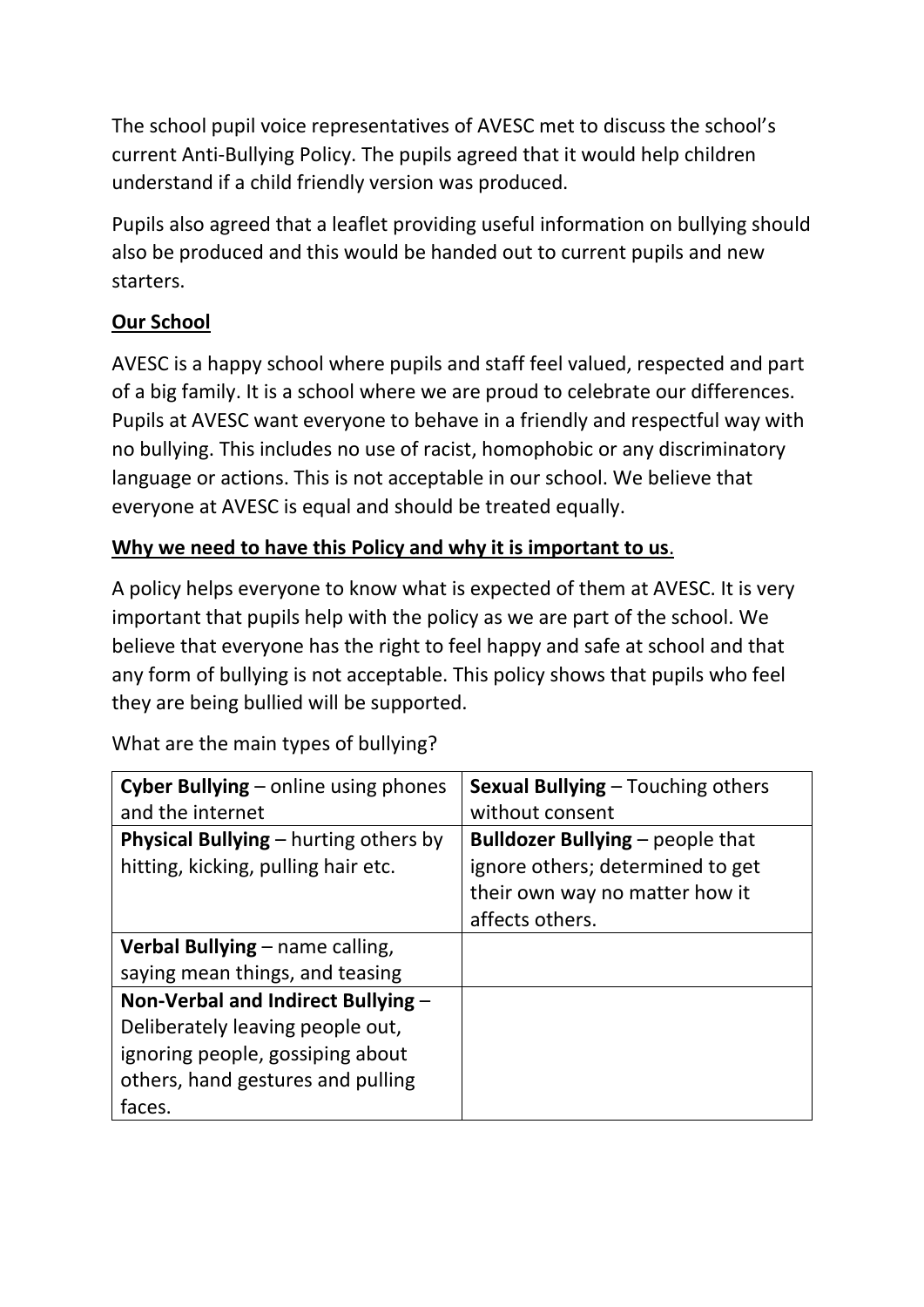## **What to do if you think you are being bullied?**

The first thing to do is tell a responsible adult that you trust such as a teacher, teaching assistant, keyworker, or parent/carer. The staff at school will always take us seriously and sort out the problem. If you see someone being bullied be a good friend to them and encourage them to do the right thing by telling an adult. If they are too scared, then you should tell a responsible adult immediately. Never join in! If you are not sure, speak to a responsible adult so that they can find out what is going on.

## **What happens to the person doing the bullying?**

Pupils are made aware of the consequences of bullying, which includes:

Discuss the impact of bullying to help the bully understand the impacts of bullying- show them how bullying is wrong.

Staff will talk to the bullies and make sure that they understand that what they did was bullying and the potential impact of this. The bully will then be asked to apologise to the person they have bullied. Apology could be written as well as verbal if appropriate

Lose privileges

Lose part of a break time if appropriate

Be removed from the classroom

Report to the Headteacher and/or Assistant Headteachers

Be withdrawn from participation in school visit, clubs and events or other extra curricular activities if they don't improve

If the bullying continues parent/carers will be called to come into the school to discuss what has been happening.

Fixed term exclusion

Change of placement and/or site

#### **How can parents/carers help with this?**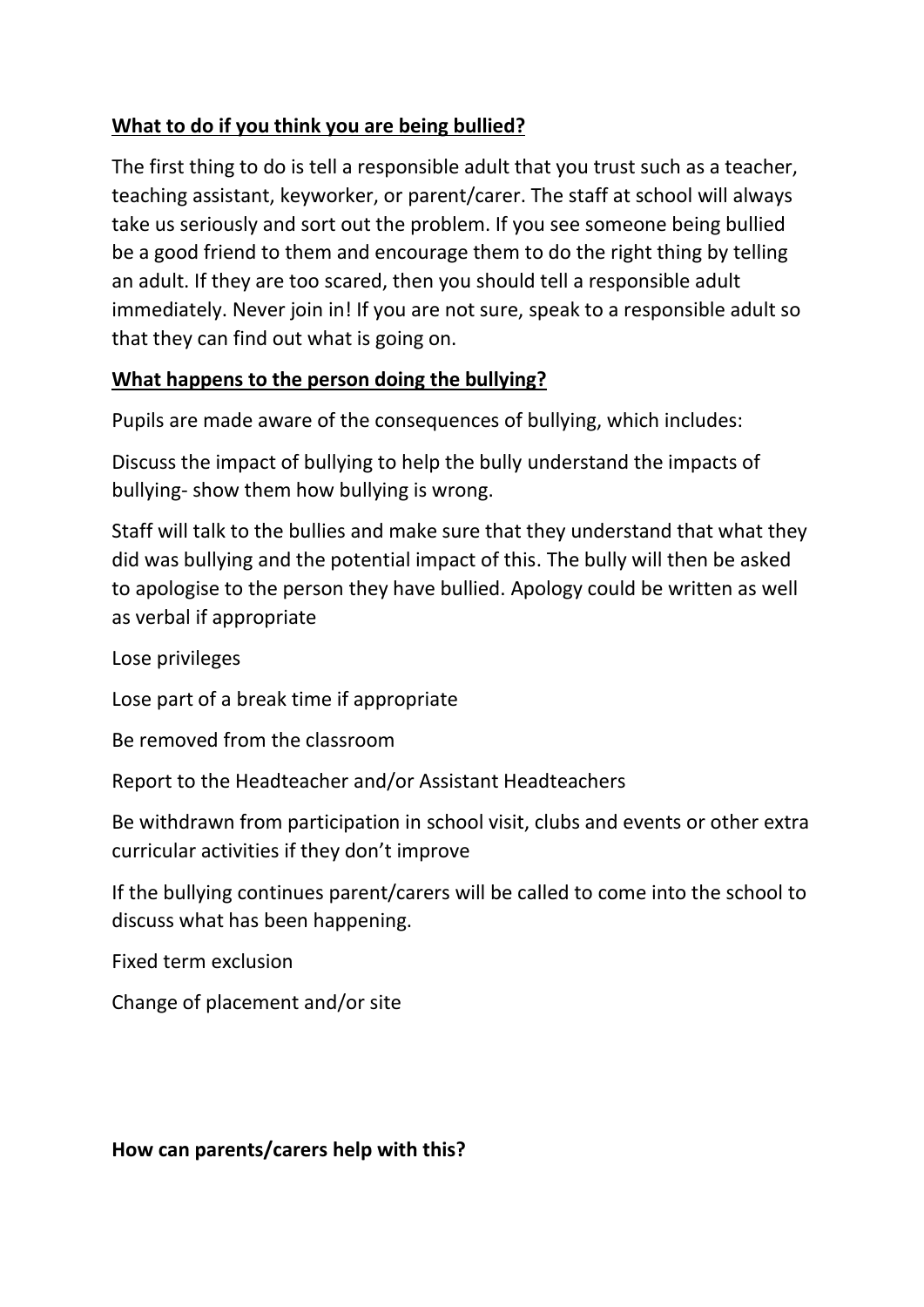Parents will be asked to support the school to stop their child from bullying. If the bullying is very serious or continues then further action will be taken which could include change of placement.

If parents/carers are aware that their child is being bullied, then they should contact the Headteacher or the Assistant Headteachers immediately.

Parents should encourage their child to tell a teacher and not retaliate (for example, fight back or say nasty things).

Parents should keep in contact with the school about any bullying issues that they are aware of.

#### **How do we prevent bullying at AVESC?**

The following are the types of activities that take place at AVESC to help prevent bullying:

Follow-up work in lessons Anti-Bullying Week annually in November PSHE/citizenship teaching Information and support on cyber bullying and internet safety Pupil Voice Mentoring Informative displays Staff training and development for all staff

Our school behaviour policy helps to promote positive behaviour in school and create an environment where everyone behaves well and supports each other.

During PSHE lessons, pupils will learn about the consequences of bullying and what to do if they are experiencing bullying.

Posters are displayed around the school. These inform and remind pupils of what to do if they feel they are being bullied or know of another pupil who is being bullied.

AVESC takes part in the national Anti-Bullying week every year to remind pupils about the potential consequences of bullying, that bullying of any form is not acceptable.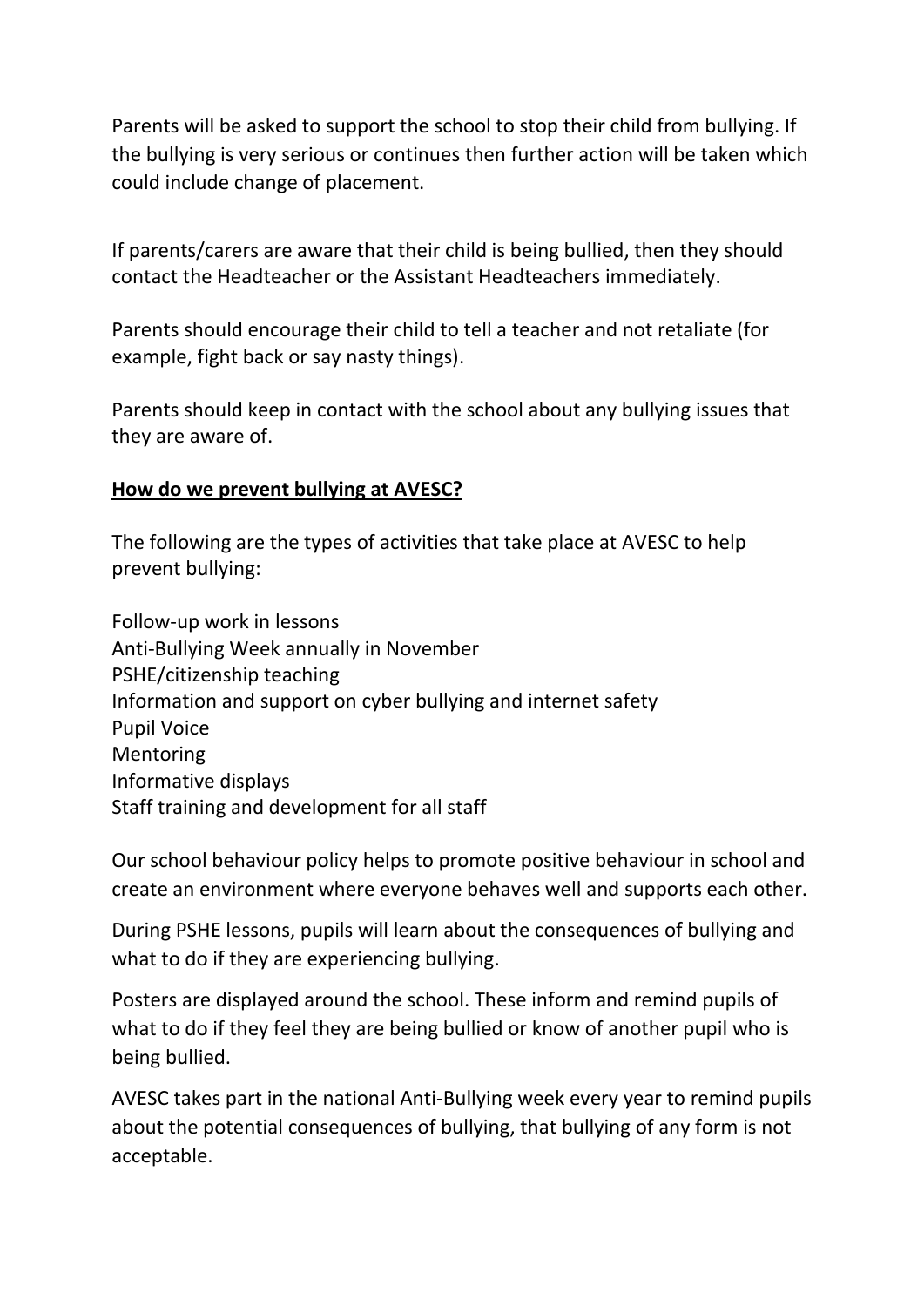AVESC Pupil Voice representatives from all sites wrote this policy with the help of Mr Fry.

## **Useful Links:**

Anti-bullying Alliance (ABA) -www.anti-bullying.org brings together more than 65 organisations with the aim of reducing bullying and creating safer environments in which children and young people can live, grow, play and learn.

Beatbullying –www.beatbullying.org.uk Beatbullying is the leading bullying prevention charity in the UK and provides anti-bullying resources, information, advice and support for young people, parents and professionals affected by bullying.

Childnet International –www.childnet-int.orgChildnet International -The UK's safer internet centre Childline –www.childline.org.ukChildline provides useful information and support for children who affected by bullying. Children can ring their free phone number 0800 11 11 and speak to a counsellor.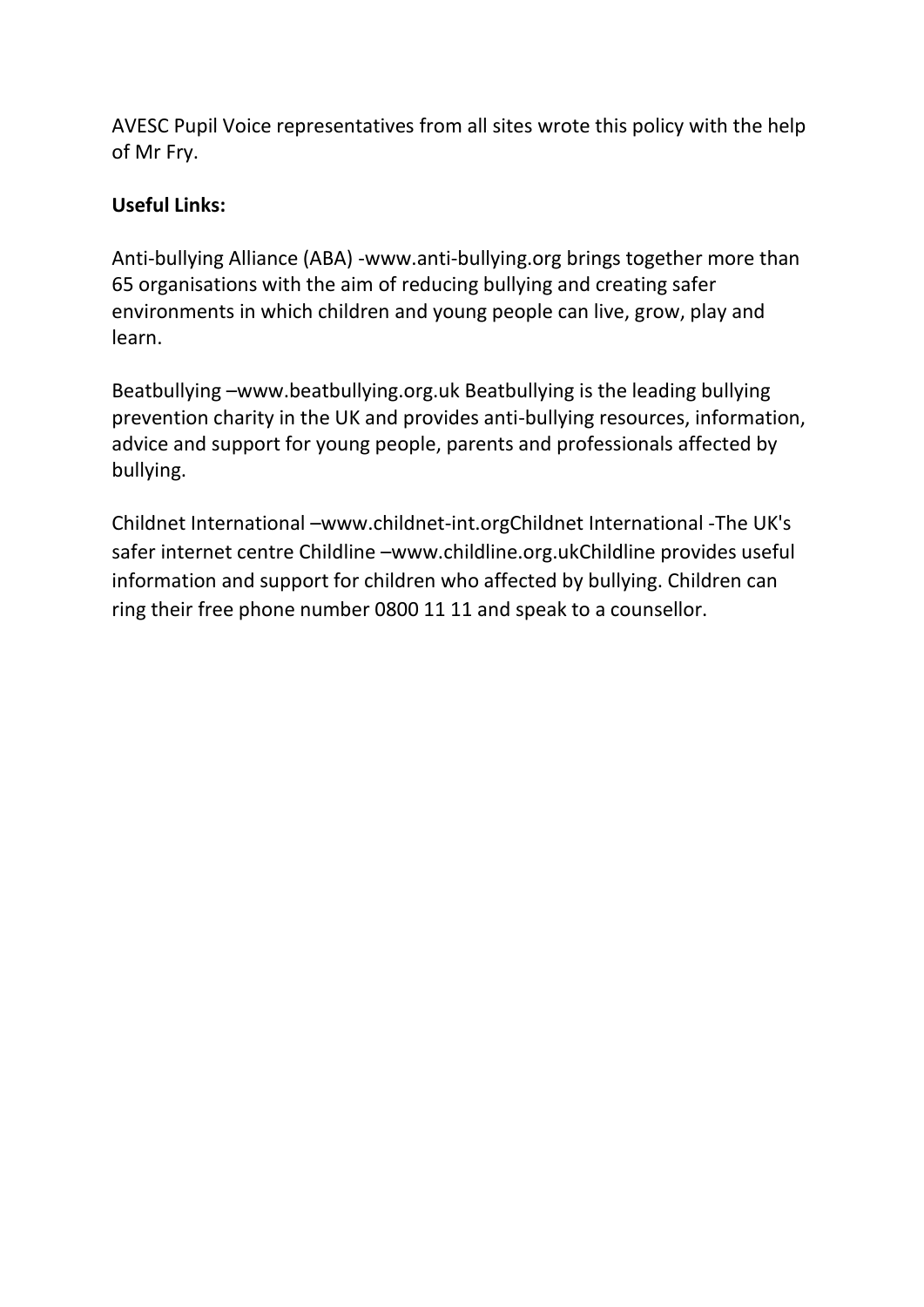





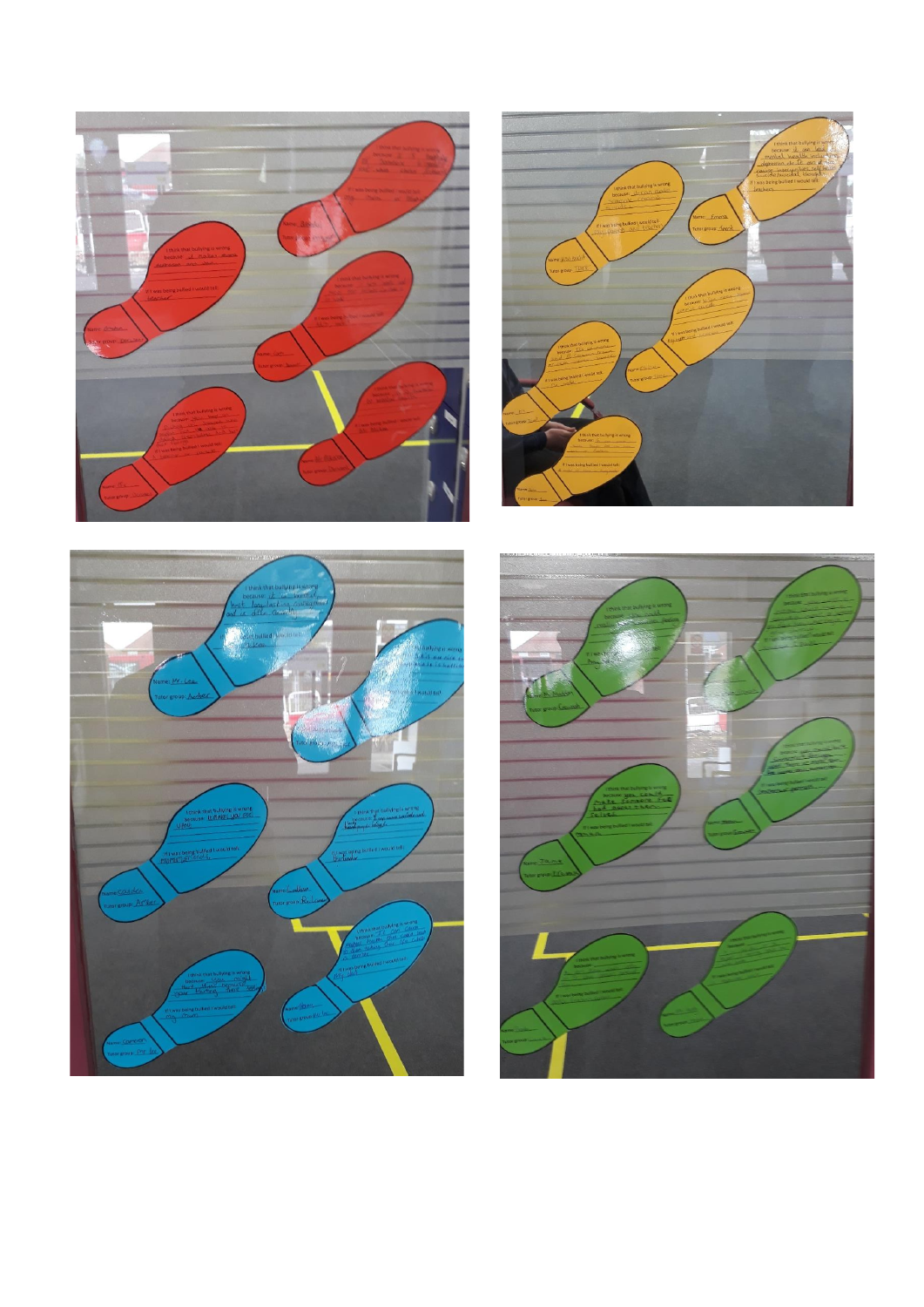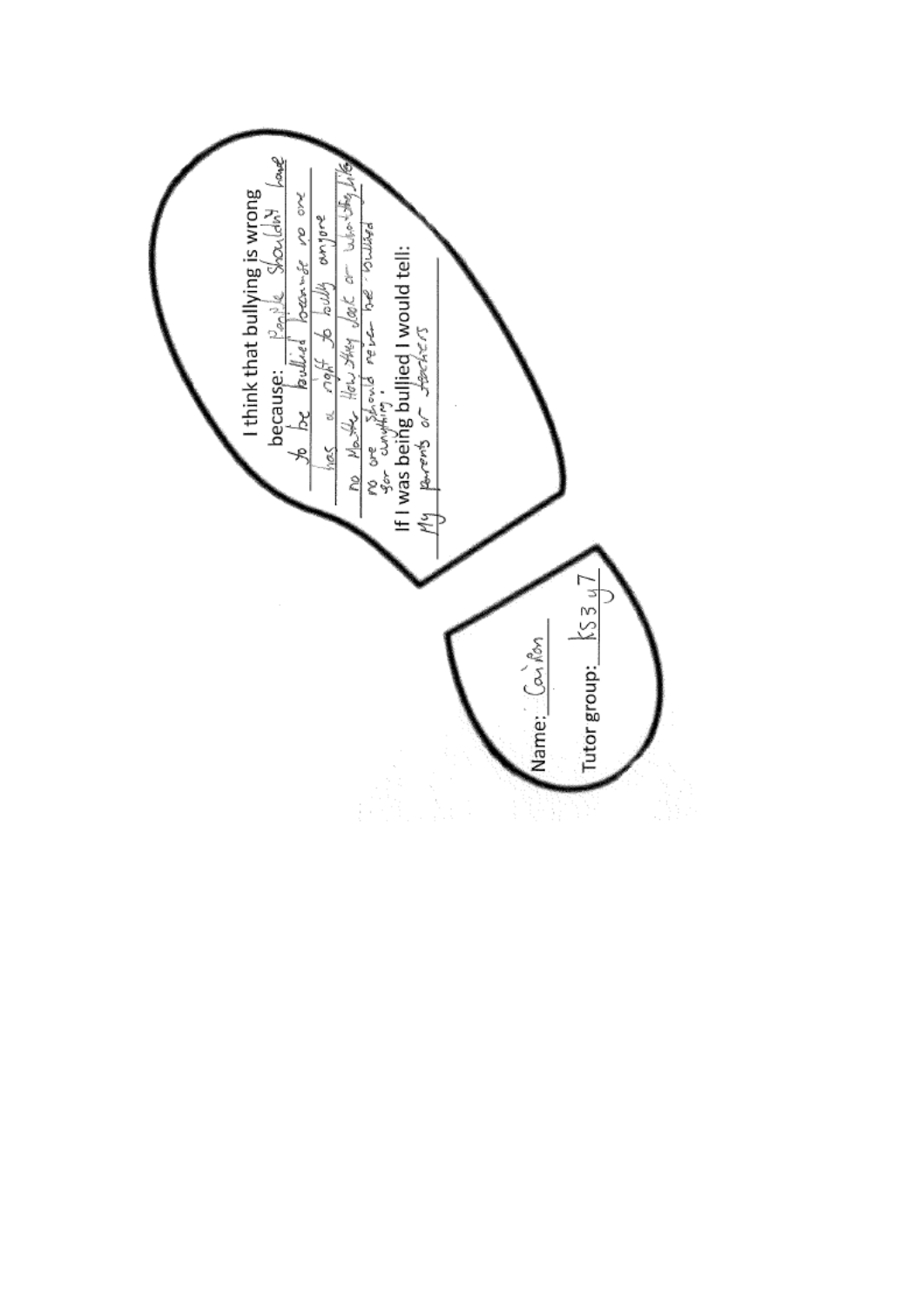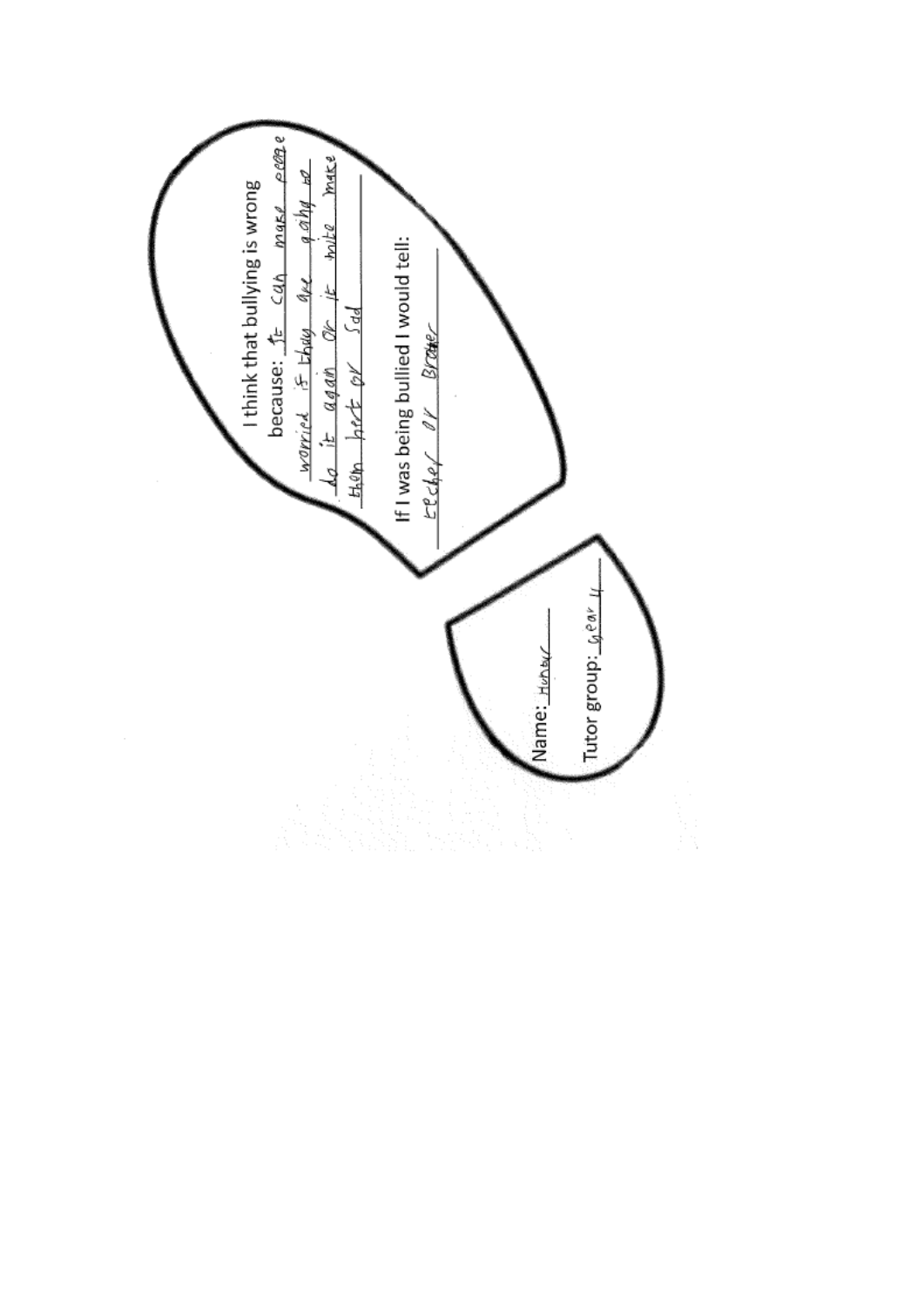